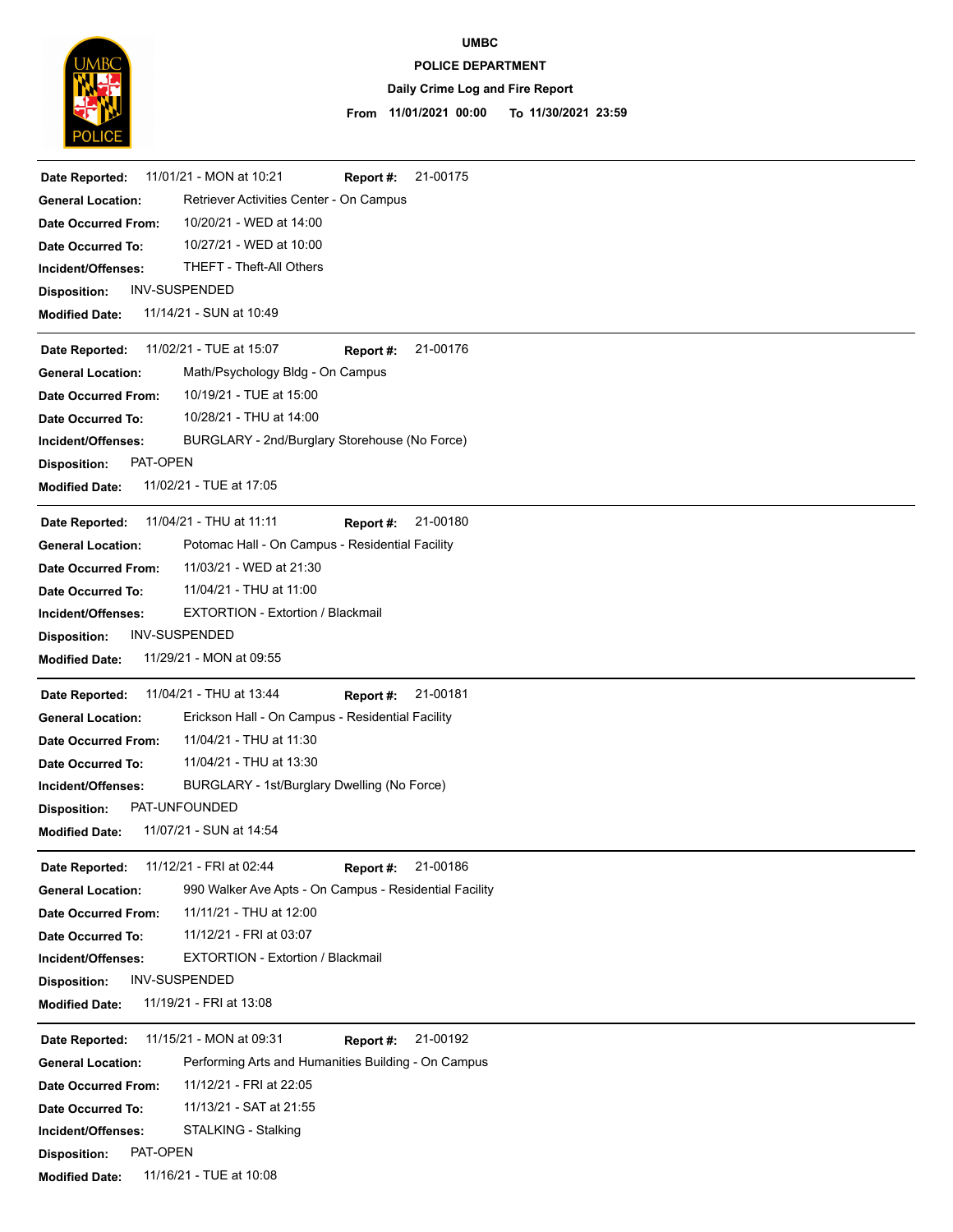

# **POLICE DEPARTMENT UMBC**

# **Daily Crime Log and Fire Report**

### **11/01/2021 00:00 To 11/30/2021 23:59 From**

| 21-00193<br>11/15/21 - MON at 10:52<br>Date Reported:<br>Report #:                                |
|---------------------------------------------------------------------------------------------------|
| Retriever Activities Center - On Campus<br><b>General Location:</b>                               |
| 11/12/21 - FRI at 13:00<br>Date Occurred From:                                                    |
| 11/15/21 - MON at 10:30<br>Date Occurred To:                                                      |
| BURGLARY - 2nd/Burglary Storehouse (No Force)<br>Incident/Offenses:                               |
| PAT-OPEN<br><b>Disposition:</b>                                                                   |
| 11/16/21 - TUE at 15:03<br><b>Modified Date:</b>                                                  |
| 11/16/21 - TUE at 18:52<br>21-00194<br>Date Reported:<br>Report #:                                |
| The Commons - On Campus<br><b>General Location:</b>                                               |
| 11/16/21 - TUE at 18:30<br>Date Occurred From:                                                    |
| 11/17/21 - WED at 18:45<br>Date Occurred To:                                                      |
| ASSAULT - 2nd/Assault w/ Hands, etc, Simple // HATE CRIME - Hate Bias Crime<br>Incident/Offenses: |
| <b>INV-OPEN</b><br><b>Disposition:</b>                                                            |
| 12/01/21 - WED at 14:32<br><b>Modified Date:</b>                                                  |
| 11/17/21 - WED at 15:46<br>21-00195<br>Date Reported:<br>Report #:                                |
| Patapsco Hall - On Campus - Residential Facility<br><b>General Location:</b>                      |
| 11/16/21 - TUE at 12:00<br><b>Date Occurred From:</b>                                             |
| 11/16/21 - TUE at 14:00<br>Date Occurred To:                                                      |
| THEFT - Theft from Buildings<br>Incident/Offenses:                                                |
| PAT-SUSPENDED<br><b>Disposition:</b>                                                              |
| 11/29/21 - MON at 14:53<br><b>Modified Date:</b>                                                  |
| 11/18/21 - THU at 13:00<br>21-00197<br>Date Reported:<br>Report #:                                |
| Admin Bldg - On Campus<br><b>General Location:</b>                                                |
| 11/18/21 - THU at 12:30<br><b>Date Occurred From:</b>                                             |
| 11/18/21 - THU at 13:00<br><b>Date Occurred To:</b>                                               |
| BURGLARY - 2nd/Burglary Storehouse (No Force)<br>Incident/Offenses:                               |
| PAT-OPEN<br><b>Disposition:</b>                                                                   |
| 11/29/21 - MON at 10:48<br><b>Modified Date:</b>                                                  |
| 11/18/21 - THU at 15:35<br>21-00198<br>Date Reported:<br>Report #:                                |
| Off Campus - Non-reportable location<br><b>General Location:</b>                                  |
| 11/18/21 - THU at 13:00<br><b>Date Occurred From:</b>                                             |
| 11/18/21 - THU at 14:00<br><b>Date Occurred To:</b>                                               |
| HATE INCIDENT - Hate Bias Incident - Written<br>Incident/Offenses:                                |
| PAT-OPEN<br><b>Disposition:</b>                                                                   |
| 11/24/21 - WED at 15:23<br><b>Modified Date:</b>                                                  |
| 11/22/21 - MON at 13:12<br>21-00201<br>Date Reported:<br>Report #:                                |
| Math/Psychology Bldg - On Campus<br><b>General Location:</b>                                      |
| 11/17/21 - WED at 16:00<br><b>Date Occurred From:</b>                                             |
| 11/22/21 - MON at 08:30<br>Date Occurred To:                                                      |
| <b>THEFT - Theft from Buildings</b><br>Incident/Offenses:                                         |
| PAT-SUSPENDED<br><b>Disposition:</b>                                                              |
| 12/01/21 - WED at 17:04<br><b>Modified Date:</b>                                                  |